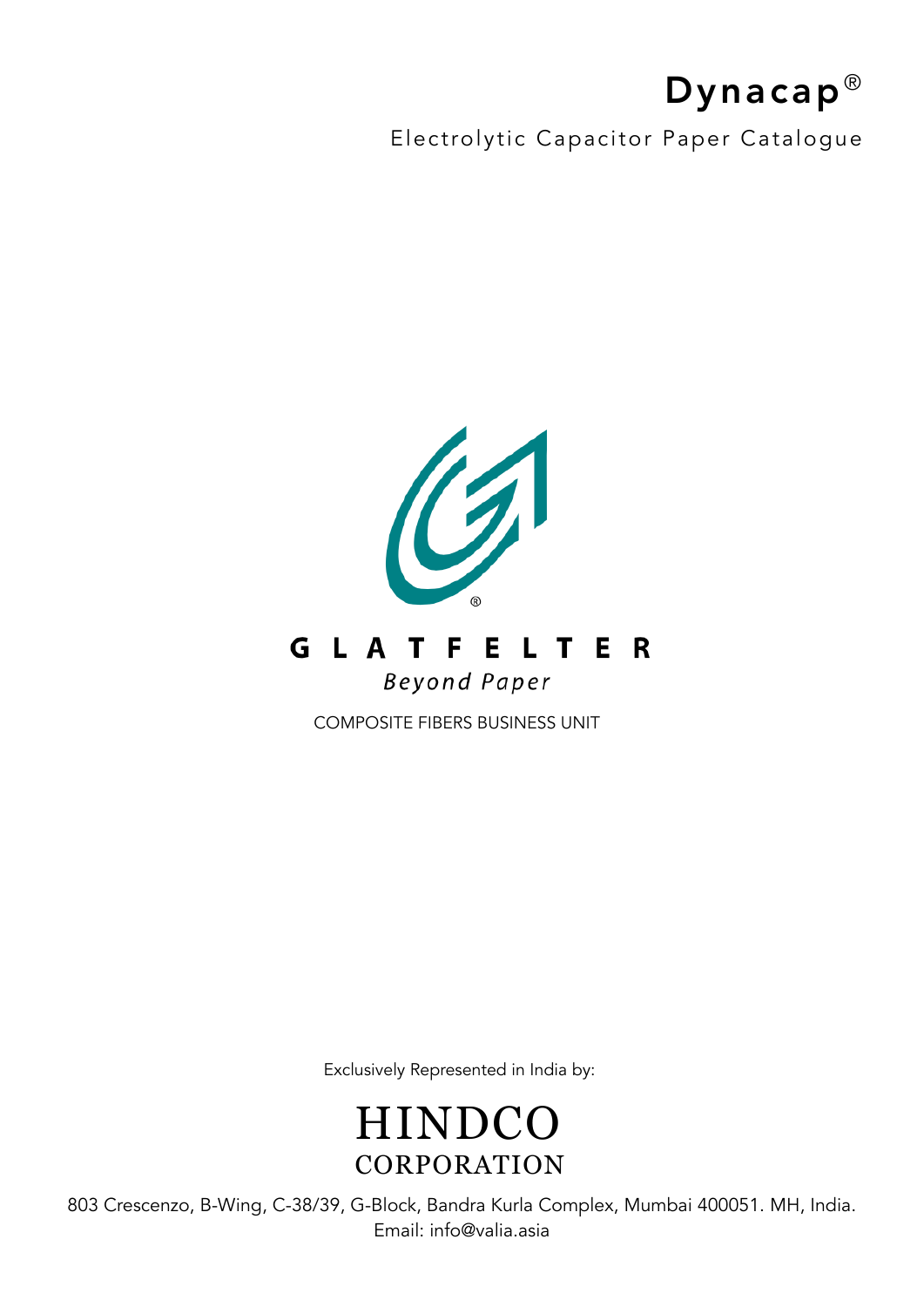## **DYNACAP® Aluminum electrolytic capacitor paper**





## **Benefits of Glatfelter Dynacap papers**

- Low ESR
- High electrolyte pick-up
- High voltage breakdown strength
- Low basis weight down to 9 gsm
- Ultra light and ultra thin webs
- Better capillary rise
- Quality products made in Germany and France

**ASIA PACIFIC Phone:** +86 512 676 250 77

**EMEA Phone:** +49 7224 66-0

**AMERICAS Phone:** +1 770 536-2400

**Email:** dynacap@glatfelter.com

㔏㦾䞷兇 歮❐ 毽㠨 柏杬兇 功䭷兇 *Industrial Products Food & Beverage Building Products Consumer Products Metallized Products* **www.glatfelter.com**

**www.glatfelterelectrical.com**